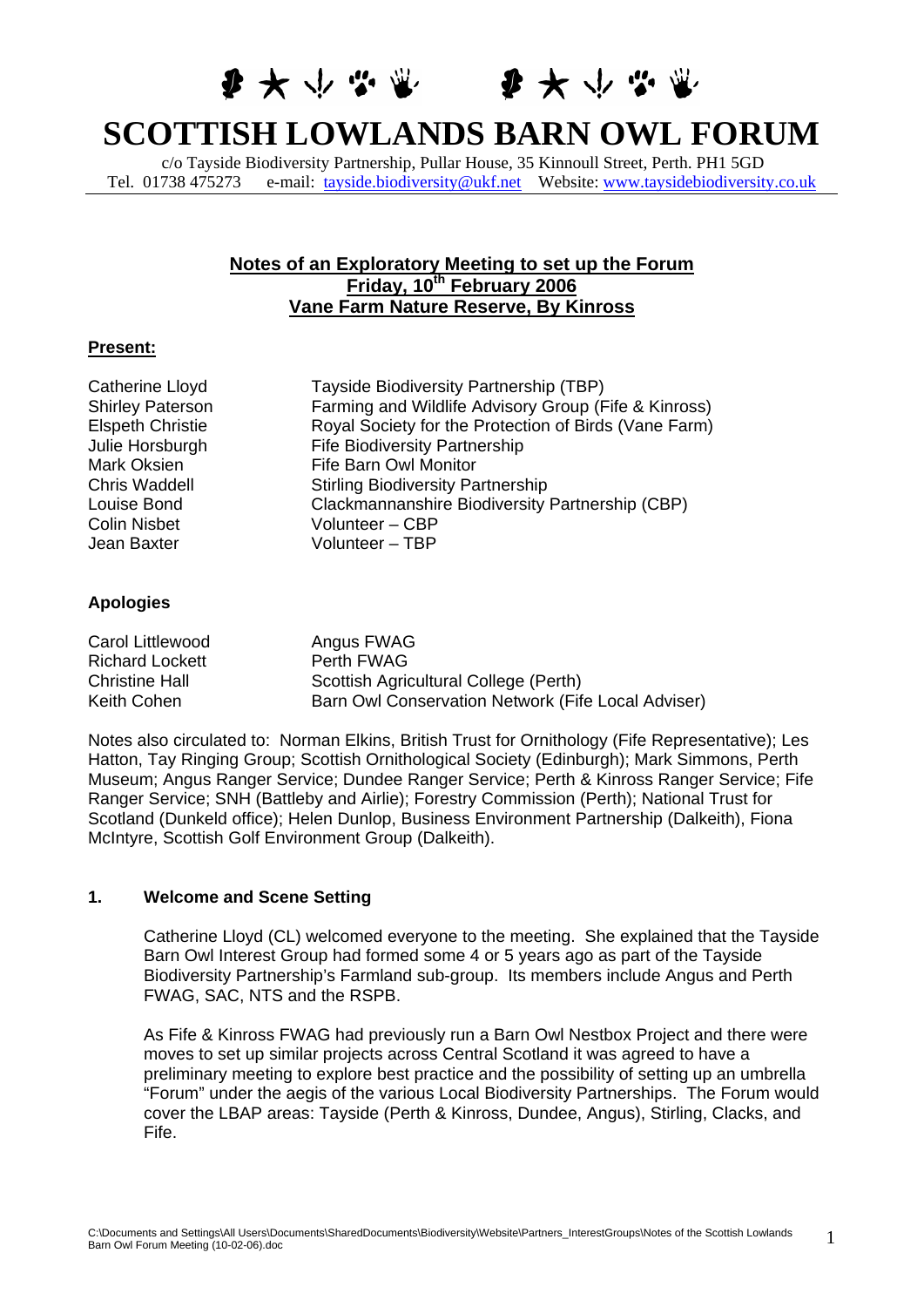#### **2. Fife & Kinross FWAG Project**

Shirley Paterson (SP) circulated details of FWAG's Fife & Kinross Barn Owl Grant and outlined the original project whereby a FWAG Adviser visit was supplemented by a Barn Owl Management Plan and, if the habitat proved suitable, the provision of a free nest box. The project had proved popular, but no further funding had been available to continue it. SP confirmed her interest in running a similar project in the future saying she could take on c20 sites in one year over both Fife and Kinross-shire.

## **3. Tayside Projects**

The Tayside Barn Owl Survey was launched in 2002, records being collated first by Karl Munday of NTS, and latterly by Carol Littlewood of Angus FWAG. It is still ongoing. Pilot projects were undertaken:

- Angus Glens Barn Owl Project led by Angus FWAG;
- Tay River Corridor Barn Owl Project led by Perth FWAG and SAC;
- River Errochty (Highland Perthshire) Barn Owl Project led by NTS

Funding had been received from SNH and (for the Angus Glens project) the Cairngorms Biodiversity Partnership and Angus Council. The first two projects had been completed; staff changes caused the cancellation of the NTS project.

Details about the Angus Glens project were circulated. CL confirmed that Carol Littlewood would be happy to give further information on the project, but to bear in mind that all FWAG Advisers will be extremely busy until April completing RSS applications.

## **4. RSPB – Proposed Educational Project**

Elspeth Christie (EC) wants to follow the success of the RSPB's Tree Sparrow Education Project. She is currently co-ordinating funding for a three-year Barn Owl project to work with two secondary schools per year. This would entail making nestboxes, linking with local farmers via the RSPB's Volunteer Farmer Alliance, and possibly contributing to the BTO Monitoring Programme. EC hopes local Eco-schools will get involved. The proposal would entail EC spending between 5 and 8 afternoons with each school - making school visits over the winter months, giving a talk on conservation and arranging a summer site visit.

EC was happy to spread the project across the Scottish Lowlands area and confirmed she needs £2,000 per year for 3 years to undertake the project.

# **5. Stirling and Clacks Projects**

Louise Bond (LB) and Chris Waddell (CW) said that discussions are under way to set up a joint LBAP project with the Central FWAG Adviser. Mike Steward, ex-Forestry Commission, is also involved in the project. An awareness-raising campaign, with a survey, will be set up first. LB circulated the draft posters for discussion.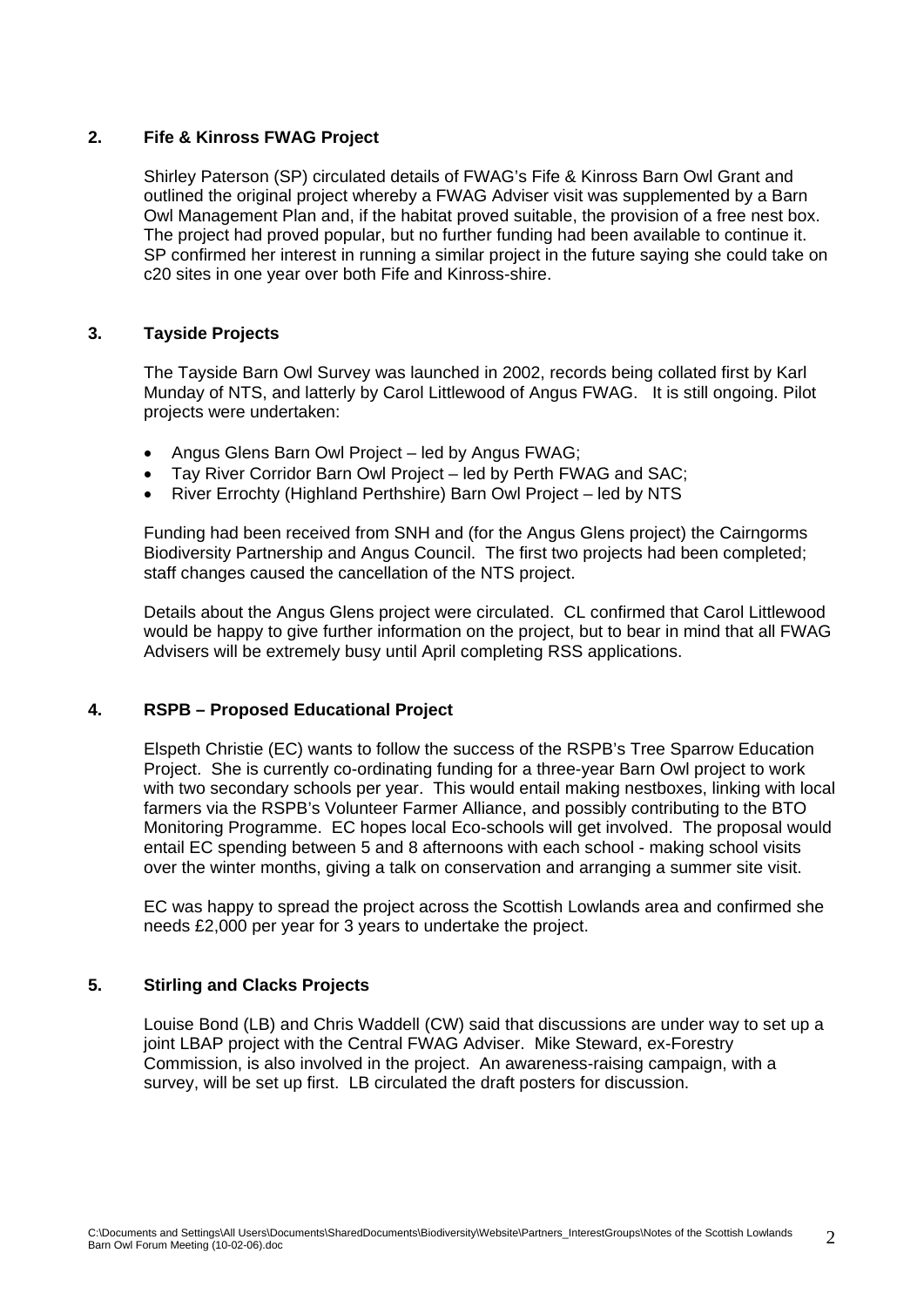# **6. Monitoring**

Mark Oksien (MO) outlined his longstanding voluntary work throughout Fife and confirmed he had put up c40 boxes in the area, although there was great scope for many more. He has been keeping his own records (for the period 1998 to 2004).

MO circulated details of the BTO's Barn Owl Monitoring Programme. There are two levels:

- Option 1 involves monitoring at least one Barn Owl nest site, checking nest sites on two or more occasions for occupancy, assessing fledgling success and checking for signs of renesting and second broods. A series of brief visits at monthly intervals from April to October is required. Although the option involves minimal disturbance to the species, fieldworkers are still be required to have a 'nest disturbance' licence to ensure full compliance with the Wildlife & Countryside Act 1981.
- Option 2 of the programme involves recording additional information about eggs or young. Only experienced, licensed ringers are eligible to take part in this.

Further information is available via [www.bto.org/survey/bomp/index.htm](http://www.bto.org/survey/bomp/index.htm).

It was agreed that the BTO Option 1 programme would be championed, where feasible, across the Scottish Lowlands area. CL agreed she would approach the BTO Nest Records Officer. All queries would be routed via MO.

MO suggested the various Raptor Groups might be interested in Barn Owl records across the Scottish Lowlands area. It was confirmed that the Central Raptor Group already does this.

CL circulated the A4 poster used to launch the Tayside Barn Owl Survey. Each member of the Tayside Barn Owl Interest Group personalised it with their own contact details and distributed it in their own areas. This had resulted in an increase in sightings being reported to individual members of the Group who, in turn, forwarded the details to the central database kept by Angus FWAG. A Newsletter will be prepared this spring to report on the Tay River Corridor and Angus Glens projects, as well as publicising the results of the survey.

## **7. Proposed Scottish Lowlands Barn Owl Forum**

As there are barn owl projects at different stages throughout the Scottish Lowlands area, it was agreed to set up an informal Forum to pull together – where appropriate - funding opportunities, publicity, survey methodology, general good practice, etc. Regular meetings are not envisaged, but rather an e-group who can liaise with each other as necessary. It might be appropriate to meet once a year to discuss progress from each of the areas, or to arrange an appropriate workshop or training session.

## **8. Proposed Scottish Lowlands Barn Owl Project (for BAGS Application)**

It was agreed that Julie Horsburgh (JH) would gather information to compile a joint application to the Biodiversity Action Grant. EC said she had probably already got funding for the RSPB project, but SP confirmed she would need funding for a Fife and Kinross Project. CL said she would check with the Tayside Barn Owl Interest Group as to their future plans now that the pilot projects had been completed.

It was suggested that rather than a full Barn Owl Management Plan being produced each time a 2x page laminated Barn Owl Advice Note could be prepared showing the appropriate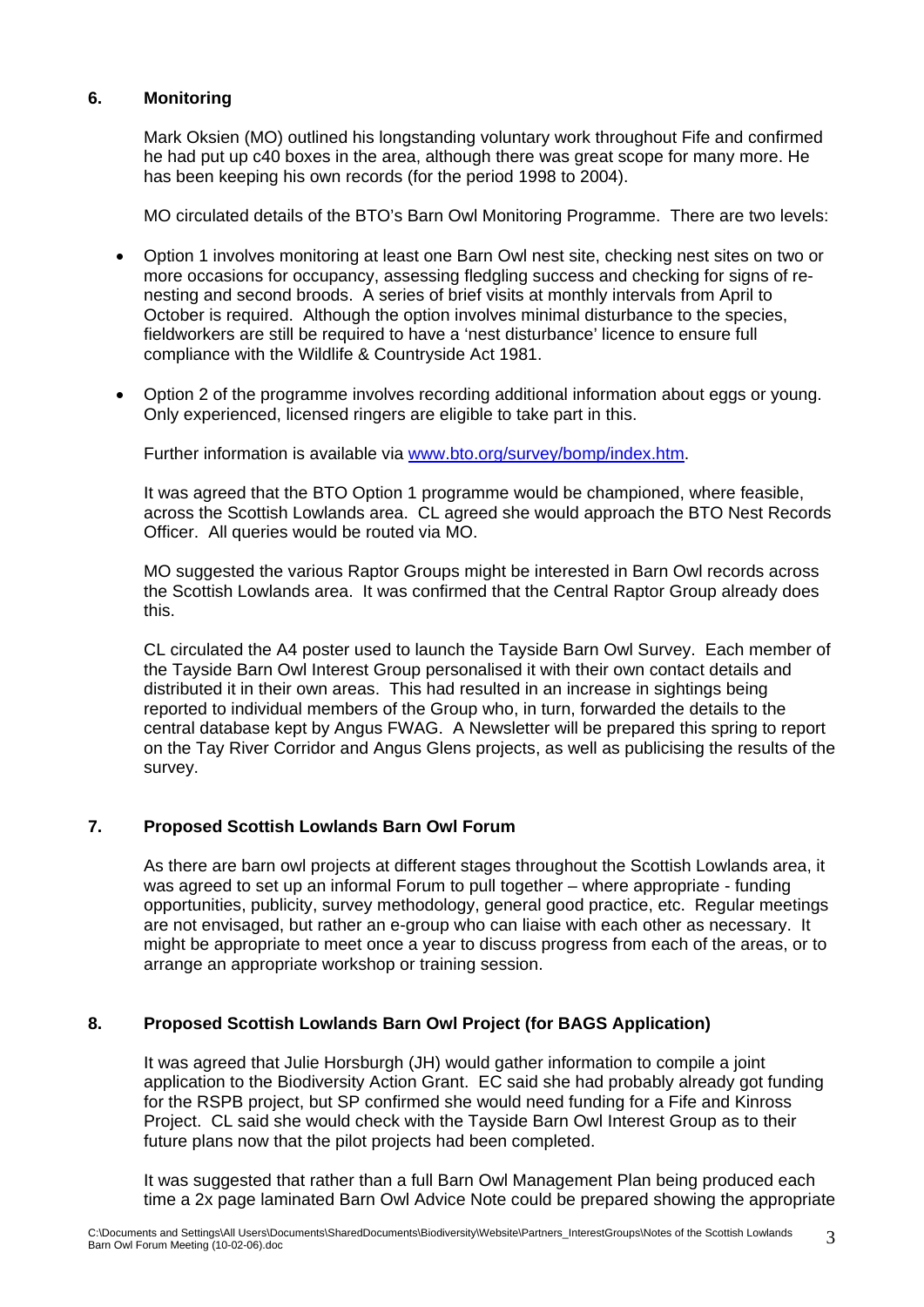habitats in the area on a map with specific 'boxed' advice, photographs of species benefiting from the change in management, and a short table profiling specific UKBAP species. This would be multi-use – either for the farm office, or to display in farm shops, nature trails, etc (where it was sure there would be no disturbance to the birds). SP said she would be happy to work with other FWAG Advisers to prepare such a template for use across the Scottish Lowlands region.

# **9. Action Points Arising out of Meeting**

JH (Fife)

• look into BAGS 2006 funding, liaise with appropriate Forum members and draw up a proposed project brief to circulate for comment before completing an application form.

MO (Fife)

- contact the Raptor Groups in the Scottish Lowlands area to ask if they would like survey records.
- advise JH and SP on gaps in current Fife and Kinross nestbox programme which need to be filled.
- liase with BTO with regard the Monitoring Programme.

EC (Kinross-shire)

• liaise with all Forum members in the proposed RSPB project area and link where possible.

SP (Fife and Kinross)

- liaise with other FWAG Advisers to create a template for a Barn Owl Management Advice Note.
- liaise with JH as regards project funding needs for a Fife & Kinross Project.

LB and CW (Clacks and Stirling)

• liaise with JH as regards project funding needs for the Clacks & Stirling Project.

CN (Clacks)

• using existing ideas and templates, work up a proposed Scottish Lowlands survey and project poster to circulate to the Forum for comments.

CL (Tayside)

- compile notes of meeting and provide a publications/national advice listing.
- ask the Tayside Barn Owl Interest Group their thoughts on further projects and the potential to link with the wider proposed Scottish Lowlands project.
- contact SITA Environmental Trust to ask about potential Scottish Lowlands-wide project funding.
- ask SNH (and BOCN?) for a list of licensed ringers in the area and circulate to Forum for information.
- contact BTO Nest Records Officer regarding the BTO Monitoring Programme.

# **9. Publications and National Advice**

CL circulated Information Packs from the Barn Owl Trust – further Advice Notes can be downloaded from [www.barnowltrust.org.uk.](http://www.barnowltrust.org.uk/)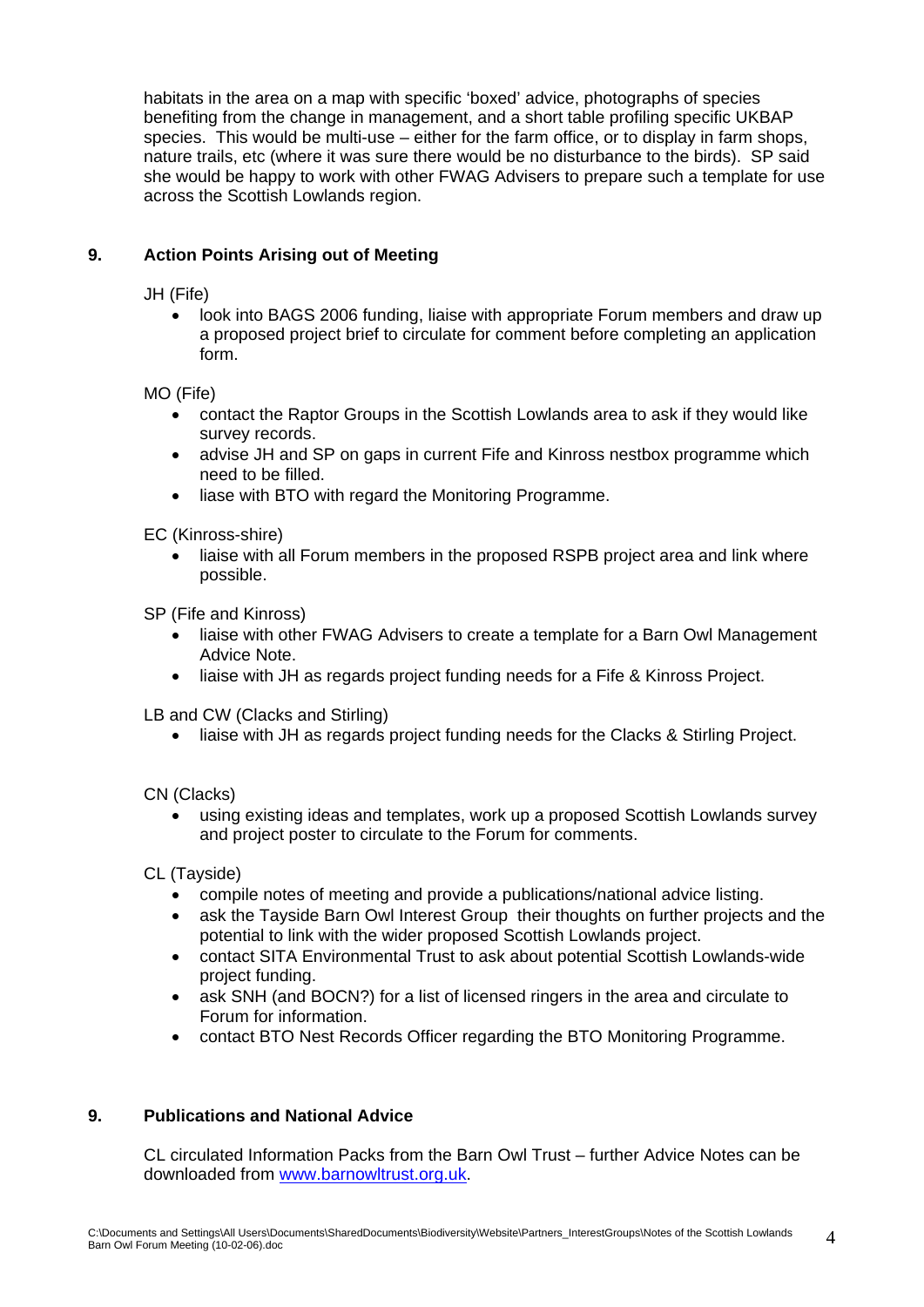Details were given about English Nature's free booklet "Barn Owls on Site – a Guide for Developers and Planners". Copies can be downloaded from [www.english-nature.org.uk](http://www.english-nature.org.uk/). Single or multiple copies of the booklet can also be ordered via the website.

Construction plans for nestboxes can also be downloaded from [www.hawkandowl.org](http://www.hawkandowl.org/). A Publications list from the Hawk and Owl Trust was also circulated. The Trust has published "The Barn Owl in the British Isles: It's Past, Present and Future" (by Colin Shawyer) and two booklets: 'Boxes, Baskets and Platforms (Artificial Nest Sites for Owls and Other Birds of Prey)'; 'The Barn Owl: The Farmer's Friend Needs a Helping Hand'. Leaflets are also available – "Planning for Barn Owls"; "Building for Barn Owls", and "The Barn Owl and its Habitat".

Pellets can be sent to the Hawk and Owl Trust for free identification - The Hawk and Owl Trust, c/o Zoological Society of London, Regent's Park, London NW1 4RY. Enclose an SAE and indicate where the pellet was found.

Barn Owl Conservation Network (part of the H&OT): [www.bocn.org](http://www.bocn.org/) - downloadable Risk Assessment forms, Health & Safety Advice (for nestbox installation), as well as simple Fact Files on Frequently Asked Questions.

#### **14. Future Communication**

No date was set for another meeting and the meeting closed at 12.30pm. CL thanked the RSPB for providing the meeting room free of charge.

#### **CONTACT DETAILS**

*Please advise CL if there are additional names to add to this list.* 

| <b>Name</b>             | Organisation                        | <b>Contact Details</b>              |
|-------------------------|-------------------------------------|-------------------------------------|
| <b>Tayside Area</b>     |                                     |                                     |
| Catherine Lloyd         | Tayside Biodiversity<br>Partnership | tayside.biodiversity@ukf.net        |
| <b>Elspeth Christie</b> | <b>RSPB</b>                         | Elspeth.Christie@rspb.org.uk        |
| Carol Littlewood        | <b>Angus FWAG</b>                   | Angus@fwag.org.uk                   |
| <b>Richard Lockett</b>  | Perth FWAG                          | perth@fwag.org.uk                   |
| <b>Christine Hall</b>   | <b>SAC</b>                          | c.hall@ed.sac.ac.uk                 |
| <b>Shirley Paterson</b> | Fife & Kinross FWAG                 | Shirley.paterson@fwag.org.uk        |
| Jean Baxter             | Perth College (student)             | Via<br>tayside.biodiversity@ukf.net |
|                         |                                     |                                     |
| Fife                    |                                     |                                     |
| Julie Horsburgh         | Fife Biodiversity Partnership       | Julie.Horsburgh@fife.gov.uk         |
| <b>Elspeth Christie</b> | <b>RSPB</b>                         | Elspeth.Christie@rspb.org.uk        |